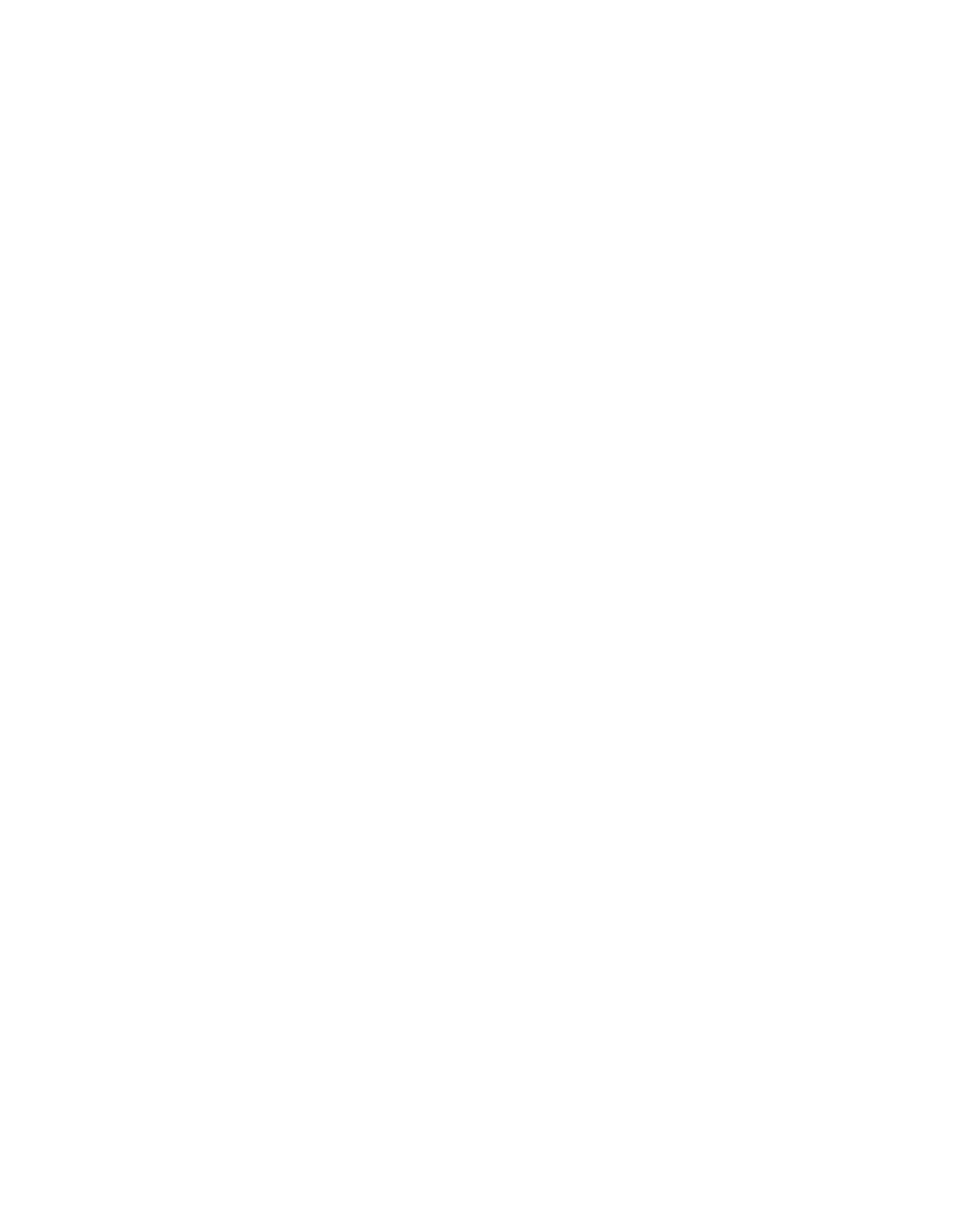### **HeartSafe Campus**

Designation

#### Letter of Intent

It is the intention of the School/Business to obtain designation as a Contra Costa County *HeartSafe* Campus. The coordinator/contact for our *HeartSafe* program will be:

Name: Address: and the state of the state of the state of the state of the state of the state of the state of the state of the state of the state of the state of the state of the state of the state of the state of the state of t Contact

| Number: |  |  |  |
|---------|--|--|--|
| E-Mail: |  |  |  |
|         |  |  |  |

We would like to order a *HeartSafe* Community poster to promote our campaign. Please deliver to [JA1]:

Address: [LAVS2]

Our goal is to have an on-going *HeartSafe* Campus campaign resulting in awareness of the signs and symptoms of a cardiovascular emergency (heart attack, stroke or sudden cardiac arrest) and to know when to activate the 9-1-1 system for cardiovascular related problems. To have the elements of the Chain of Survival in place ultimately increasing the chances that anyone suffering a cardiovascular emergency will have the best possible chance for survival.

Please return to: Contra Costa Emergency Medical Services 777 Arnold Drive, Suite 110 Martinez, CA 94553 Attn: HeartSafe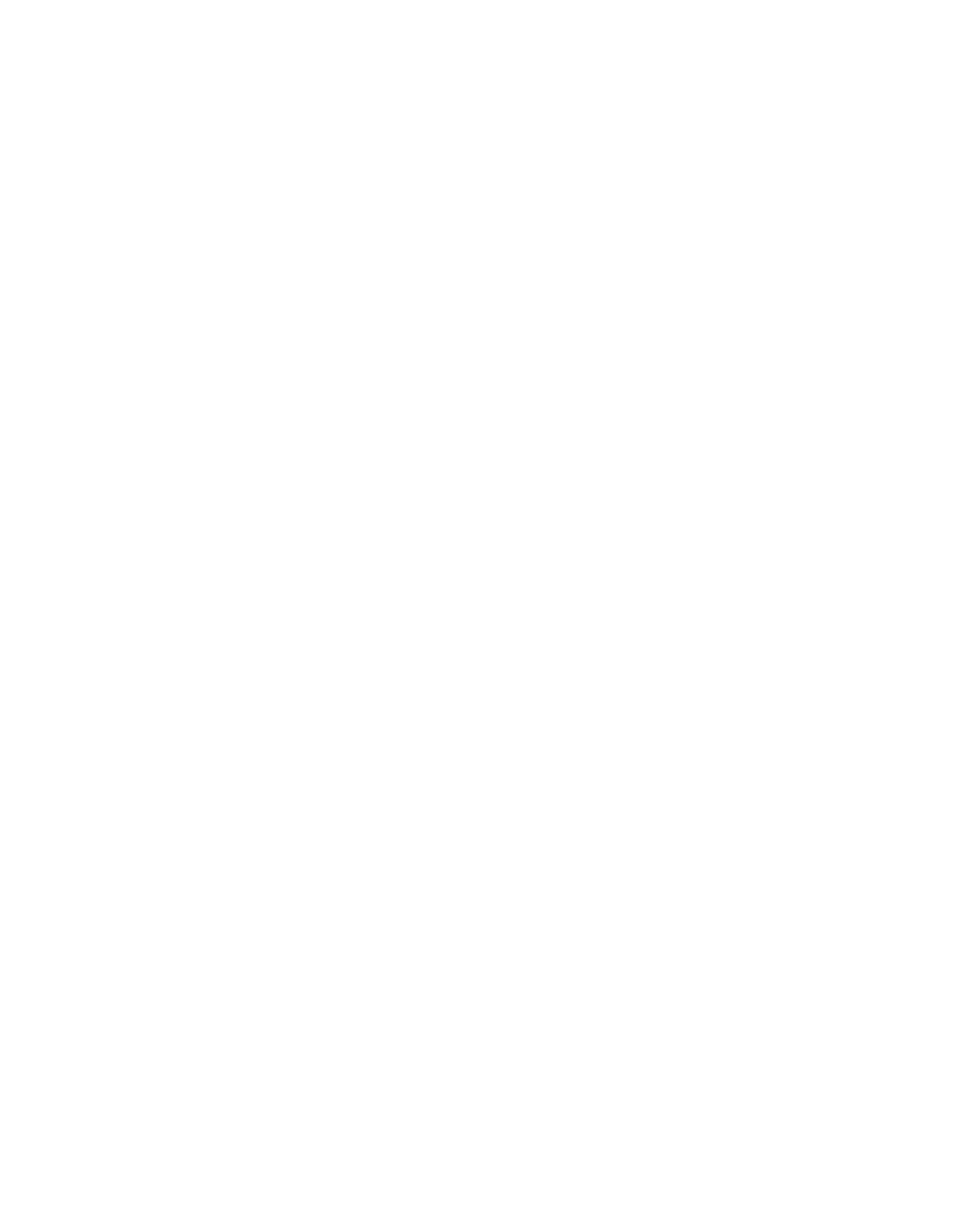





### **Contra Costa County Application Form for HeartSafe Campus Designation**

The Contra Costa County Emergency Medical Service Agency and the American Heart Association (AHA) encourage and promote community awarenessregarding cardiovascular health and the potential for saving the lives of persons with cardiac emergencies.

In order to increase this awareness, the Contra Costa County Emergency Medical Services Agency has launched an initiative to designate Contra Costa cities, towns and communities as *HeartSafe* Communities.

A *HeartSafe* Community VIGOROUSLY supports:

- Strategies that improve the chances of favorable outcome for victims of acute event emergencies such as heart attack, stroke, and cardiac arrest.
- Promotion of cardiovascular health promotion and early detection.

The Contra Costa County Emergency Medical Service Agency will recognize schools, colleges, and business campuses for participating in initiatives that increase the potential for saving lives and support cities, towns, and communities drive for HeartSafe designation.

Designation as a *HeartSafe* Campusis determined by gaining "heartbeats" (points). The number of heartbeats necessary for designation depends on a community's population.

To qualify as a *HeartSafe* Campus, please complete all the information requested in this form and score your school/business by selecting the category below that agrees most closely with your campus population.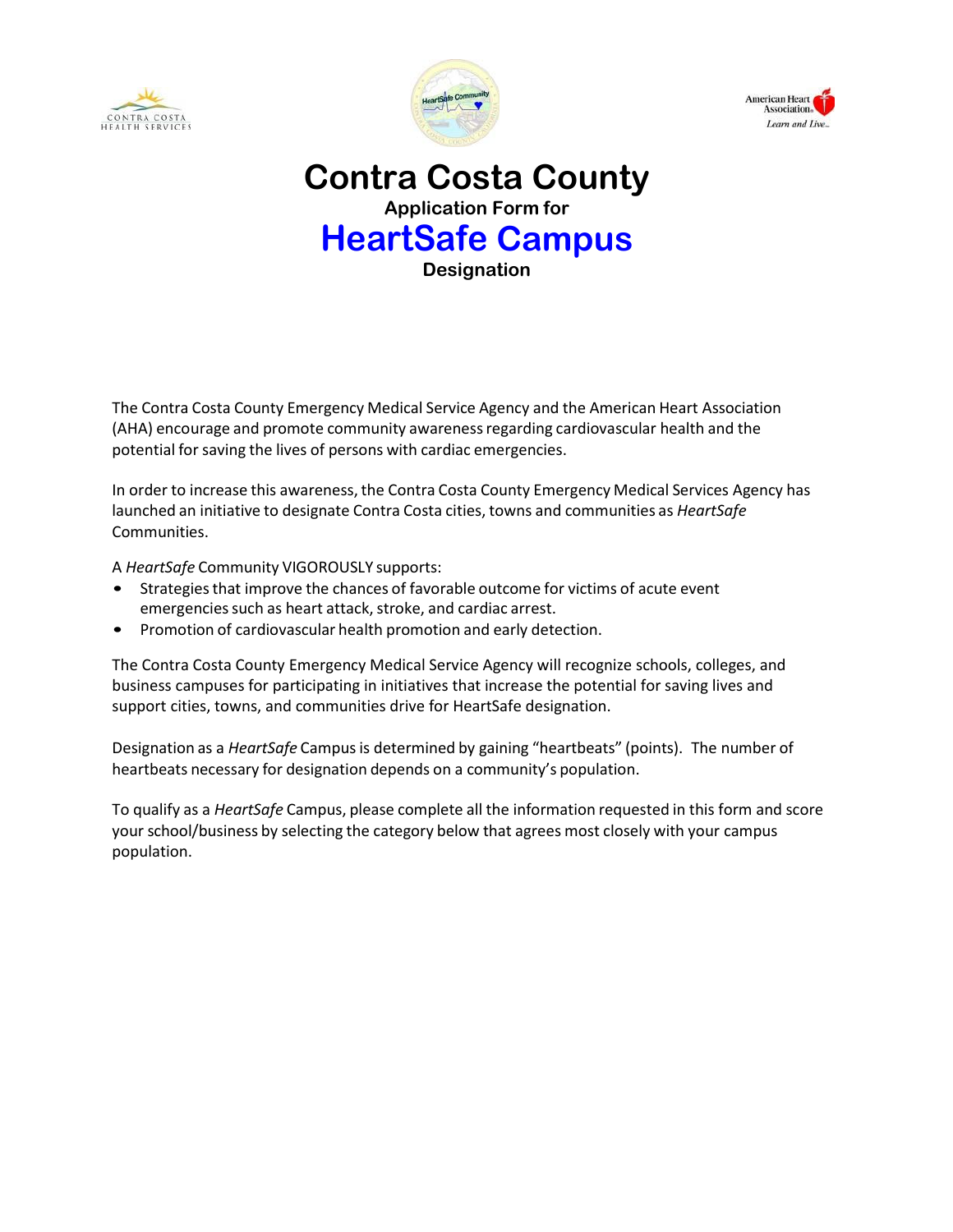#### **Chain of Survival – Critical Steps to Take in the Event of Sudden Cardiac Arrest:**

#### **a) Early Accessto Emergency Care**

- Bystanders recognize the symptoms of cardiac arrest and call 9-1-1 immediately.
- EMS dispatchers are equipped with instructions for the caller and can get a

Basic and Advanced Life Support response vehicles to the scene quickly.

#### **b) Early CPR**

- CPR, when properly administered, buys precious minutes until a defibrillator is available.
- Public knowledge and awareness must be increased so that those trained in CPR will actually perform CPR when it is needed.

#### **c) Early Defibrillation**

- Defibrillation is the delivery of electric shock to restore the heart's normal rhythm.
- Early defibrillation is considered to be the one of the most critical link in the Chain of Survival.
- Automated External Defibrillators (AEDs) are lightweight, sturdy, and easy to use and should be deployed so that a shock can be delivered within 3 – 5minutes.

#### **d) Early Advanced Care**

- An Advanced Life Support response vehicle staffed with qualified EMS professionals delivers advanced care in a timely manner.
- Additional therapies delivered by these personnel can be critical to the survival of cardiac patients.

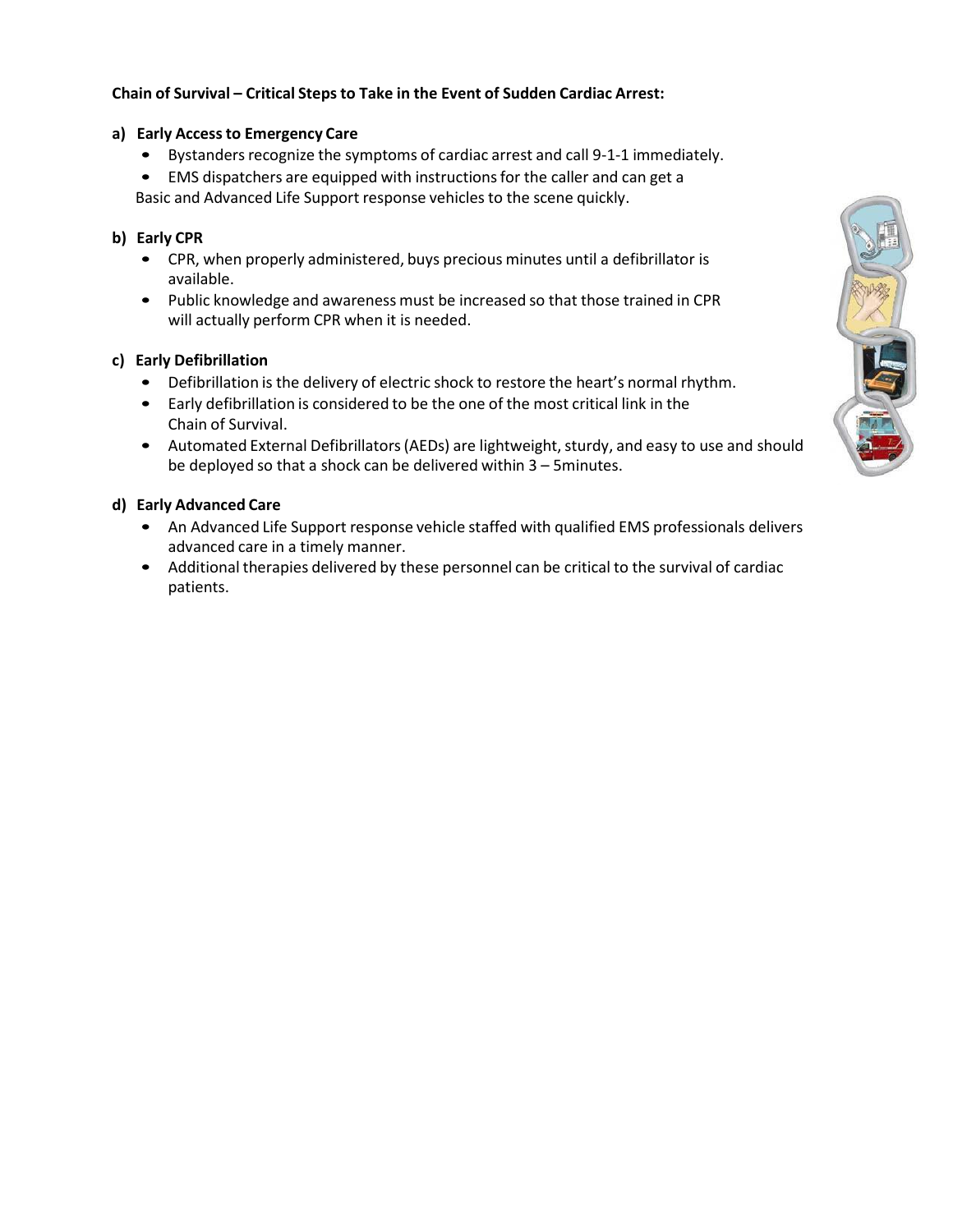#### **On-Going Community Awareness Campaign**

Most people wait two hours or more to seek medical assistance after experiencing symptoms of a heart attack. Further, countless people travel to the emergency room by privately owned vehicle. Both of these issues are contributing factors to the high mortality rate associated with heart attacks. Ideally, people experiencing symptoms or those with someone experiencing symptoms will dial 9-1-1 right away for care and transport to a hospital in an ambulance.

An ongoing community awareness campaign should not only include information on how a person can reduce their risk of having a heart attack, sudden cardiac arrest or stroke, but just as importantly what to do should it occur. Examples of inclusion in a community awareness program are:

- A marketing campaign that includes information on
	- Prevention techniques
	- Cardiovascular disease risk factors
	- Signs and symptoms of a cardiovascular emergency
	- Importance of The Chain of Survival
	- Importance of early activation of 9-1-1
	- How to call 9-1-1
	- Importance of immediate initiation of CPR
	- Knowledge of public access AEDs and the importance of using available AEDs
	- HeartSafe program
- Development and implementation of a system to track and evaluate the effectiveness of various marketing tools and methods.

While prevention is the preferred method of reducing the loss of life from a cardiovascular emergency, history has shown if the focus in on prevention alone you will have little impact on decreasing the incidence of sudden cardiac arrest.

Our goal is community awareness of the signs and symptoms of a cardiovascular emergency (heart attack, stroke or sudden cardiac arrest) and at least 90% of the time residents activate the 9-1-1 system for cardiovascular related problems in lieu of going to the hospital by a privately owned vehicle.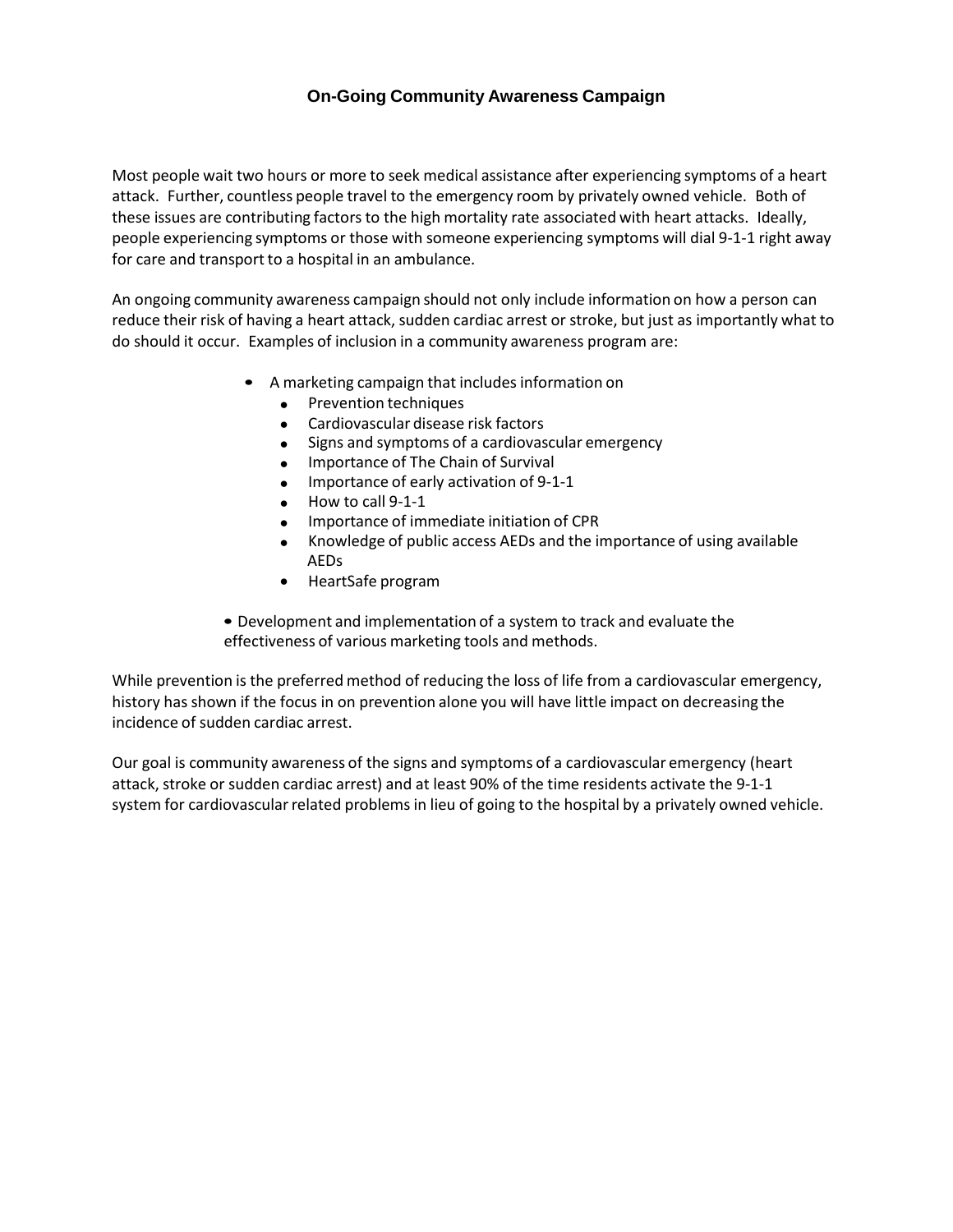Campus population includes all employees, and if applicable students. If you have more than one campus, consider each as a separate community.

| $\mathbf{L}$ | Up to 500 population:  | Minimum of 100 heartbeats required for designation. |
|--------------|------------------------|-----------------------------------------------------|
| II.          | 501-1,500 population:  | Minimum of 150 heartbeats required for designation. |
| III.         | 1501-2,500 population: | Minimum of 200 heartbeats required for designation. |
| IV.          | 2501-3,500 population: | Minimum of 250 heartbeats required for designation. |
| V.           | Over 3,500 population: | Minimum of 300 heartbeats required for designation. |

#### **The following h***eartbeats* **are mandatory for designation:**

A lead staff person is designated to oversee HeartSafe Campus Program and coordinates with EMS (10 Heartbeats).

Coordination with your HeartSafe Community Coordinator if your campus is located in a HeartSafe Community.

An Emergency Response Plan in place (10 Heartbeats).

A Public Access Defibrillation Program- Placement of permanent AED(s) in target areas throughout the campus community. Placement includes having AED trained personnel registered as "responders" in registry (15 Heartbeats).

AEDs are registered and information is up-to-date in the National AED Registry [\(https://www.nationalaedregistry.com\)](https://www.nationalaedregistry.com/) (5 Heartbeats).

At least 15% of campus population trained in CPR with a plan to increase by 1 % trained every year. *You can earn an additional 5 heartbeats for each additional 1% of campus trained within one year prior to this application* (15 Heartbeats).

An On-going Campus Awareness Campaign (See On-going Awareness Campaign attachment) (10 Heartbeats).

An annual community outreach campaign. This can include conducting a CPR/AED training session for family of employees or the community at large, an educational campaign/public service messaging campaign, Heart Walk or other community event (10 Heartbeats).

Have an ongoing process to evaluate and improve cardiovascular health and prevention on campus (5 Heartbeats).

#### **Total Heartbeats**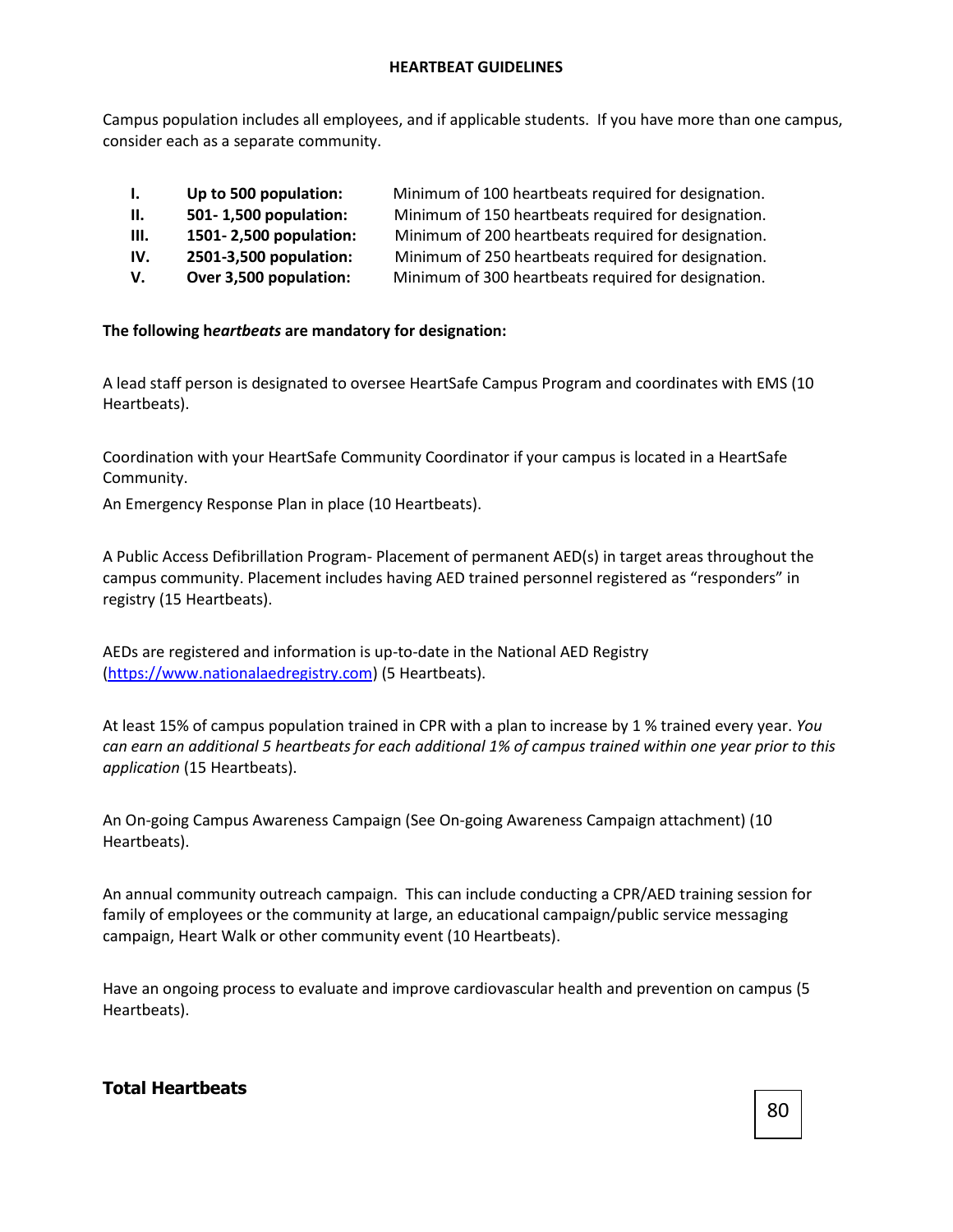#### **Please use this sheet to calculate your campus Heartbeats**

The remainder of the heartbeats needed for designation can be achieved by:

5 Heartbeats for each AED placed

3 Heartbeats for each CPR course/training with more than 12 participants [JA3]

5 Heartbeats for each additional 1% of campus population (above 15% required) trained in CPR within 1 year of application

10 Heartbeats for each community outreach event that promotes cardiac health, Sudden Cardiac Arrest awareness or CPR training

10 Heartbeats for routinely using social media and/or print media as part of your On-going Campus Awareness Campaign

15 Heartbeats for a campus wellness program

15 Heartbeats for fitness center, walking programs, intramural sports teams or other activity based programs.

#### **Total Heartbeats**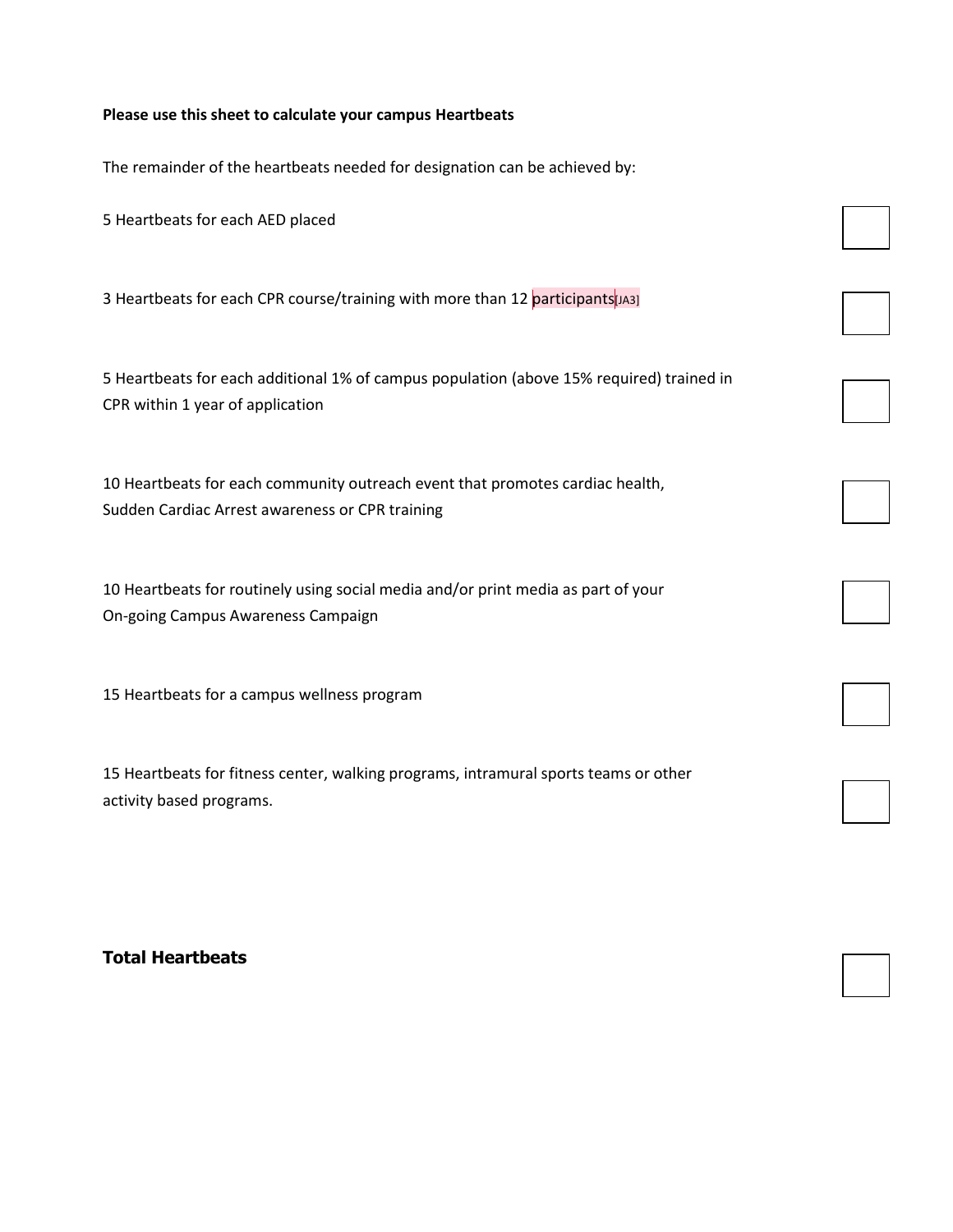### **Lead for Coordination of HeartSafe Designation** (or designee):

| <b>Name</b>                                                                                                                | <b>Job Title</b>                                  |                        |                                                       |  |  |
|----------------------------------------------------------------------------------------------------------------------------|---------------------------------------------------|------------------------|-------------------------------------------------------|--|--|
| <b>Business Address</b>                                                                                                    |                                                   | <b>Business Phone</b>  |                                                       |  |  |
|                                                                                                                            |                                                   |                        |                                                       |  |  |
| <b>Contact Person Name/Title</b>                                                                                           | <b>Phone Number</b>                               |                        | <b>E-mail Address</b>                                 |  |  |
| Indicate your campus population and the total number of heartbeats earned for<br>designation. (See attached worksheet.)    |                                                   |                        | <b>Total Number of Heartbeats Earned</b>              |  |  |
| <b>Campus Population</b>                                                                                                   |                                                   |                        |                                                       |  |  |
| I attest that all information contained in this application is correct. Supporting documentation is<br>on file for review. |                                                   |                        |                                                       |  |  |
| Campus Official: <u>__________________________________</u>                                                                 |                                                   |                        |                                                       |  |  |
|                                                                                                                            |                                                   |                        | Title                                                 |  |  |
| Name (Print)                                                                                                               | Signature                                         |                        |                                                       |  |  |
|                                                                                                                            |                                                   |                        |                                                       |  |  |
| Please mail this application and worksheets to the address listed below.                                                   |                                                   |                        |                                                       |  |  |
|                                                                                                                            | 777 Arnold Drive, Suite 110<br>Martinez, CA 94553 | <b>Attn: HeartSafe</b> | <b>Contra Costa County Emergency Medical Services</b> |  |  |
| <b>Department USE ONLY</b> $\Box$ Recommended $\Box$ Not Recommended (Explanation Attached)                                |                                                   |                        |                                                       |  |  |
|                                                                                                                            |                                                   | Recommendation         |                                                       |  |  |
|                                                                                                                            |                                                   |                        |                                                       |  |  |
| Name/Title (Print)                                                                                                         |                                                   |                        | Signature                                             |  |  |
| <b>AWARD PRESENTED:</b>                                                                                                    |                                                   |                        |                                                       |  |  |